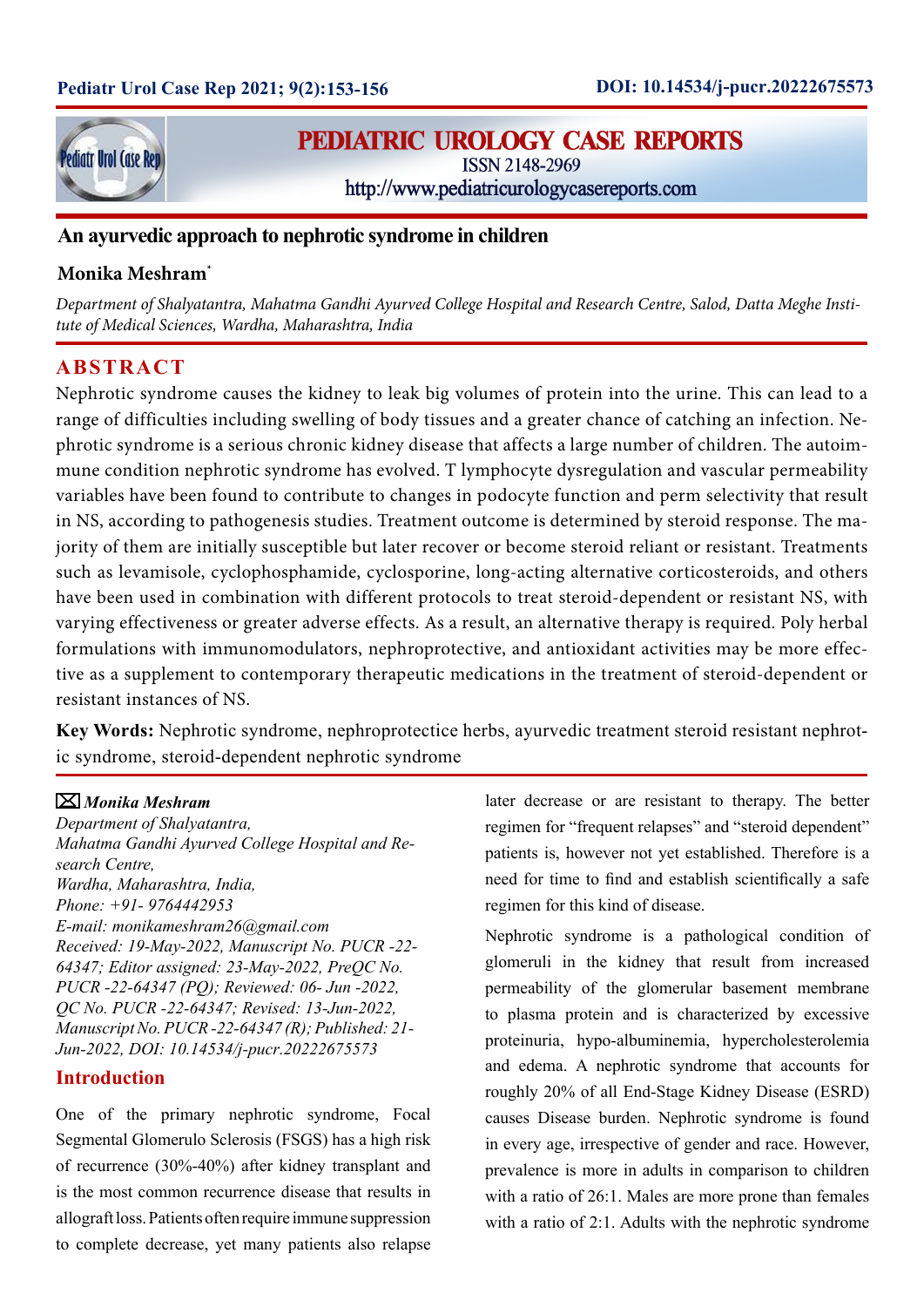had an annual incidence of three new cases per 100,000. All over the world, idiopathic nephrotic syndrome is answerable for around 12% of all causes of Chronic Renal Disease (CKD) and up to 20% of ESRD in kids [1].

### **Literature review**

The type of childhood nephrotic syndrome will determine how it is treated by health care providers:

- Medication for primary childhood nephrotic syndrome
- Congenital nephrotic syndrome: drugs, surgery to remove one or both kidneys, and transplantation
- Secondary childhood nephrotic syndrome: treat the underlying sickness or disease

#### **Primary childhood nephrotic syndrome**

Idiopathic children's nephrotic syndrome is treated with a variety of drugs that regulate the immune system, eliminate excess fluid, and lower blood pressure.

#### **Secondary childhood nephrotic syndrome**

Diabetes, a condition in which the body is unable to use glucose, is one of the most common disorders that can cause secondary childhood nephrotic syndrome.

• IgA vasculitis, is a disorder in which The body's tiny blood vessels become damaged and leak. hepatites, a virus-induced inflammation of the liver.

• HIV (human immunodeficiency virus), a virus that causes immune system dysfunction.

- Lupus is an autoimmune illness that happens when the body's immune system assaults itself.
- Malaria, a blood-borne illness spread by mosquitos

#### **Control the immune system**

Corticosteroids are a class of drugs that suppress the immune system's activity, reduce albumin loss in the urine, and reduce oedema. Prednisone or a similar corticosteroid is widely used to treat idiopathic childhood nephrotic syndrome. With daily corticosteroids for 6 weeks and subsequently a slightly lesser dose every other day for 6 weeks, almost 90% of children achieve remission. A phase of remission occurs when the youngster is symptom-free. After the first medication, many children relapse, and doctors

treat them with a shorter course of corticosteroids until the condition goes into remission. Multiple relapses are common in children, although they usually recover without long-term renal impairment. When a child relapses frequently or does not respond to treatment [2].

#### **Remove extra fluid**

A diuretic, a medicine that aids the kidneys in removing excess fluid from the blood, may be prescribed by a doctor. Blood pressure can often be reduced by removing excess fluid.

#### **Lower blood pressure**

High blood pressure can develop in kids with paediatric nephrotic syndrome, and they may need to take supplementary drugs to control it. Angiotensinconverting enzyme inhibitors and angiotensin receptor blockers, two categories of blood pressure drugs, have the added benefit of delaying the course of renal disease. Many children with nephrotic syndrome require two or more drugs to manage their blood pressure. Secondary Nephrotic Syndrome in Children Secondary childhood nephrotic syndrome is treated by treating the underlying cause of the first sickness. A health care provider might, for example, treat children by

• Changing or stopping drugs that are known to induce secondary childhood nephrotic syndrome

- Providing antibiotics for an infection
- Adjusting medicine to treat lupus, HIV, or diabetes

While addressing the underlying cause, the child's kidney function will be improved or restored using the same medications that are used to treat primary childhood nephrotic syndrome. Children's caregivers should ensure that they take all prescribed drugs and adhere to their health care provider's treatment plan.

Congenital Nephrotic Syndrome (CNS) is a condition in which the kidneys are Researchers have discovered that drugs are ineffective in treating congenital nephrotic syndrome and that by the age of two or three years old, the majority of children would require a kidney transplant. A kidney transplant is an operation that replaces a healthy kidney with one from another person.

• Growing hormones to promote growth and help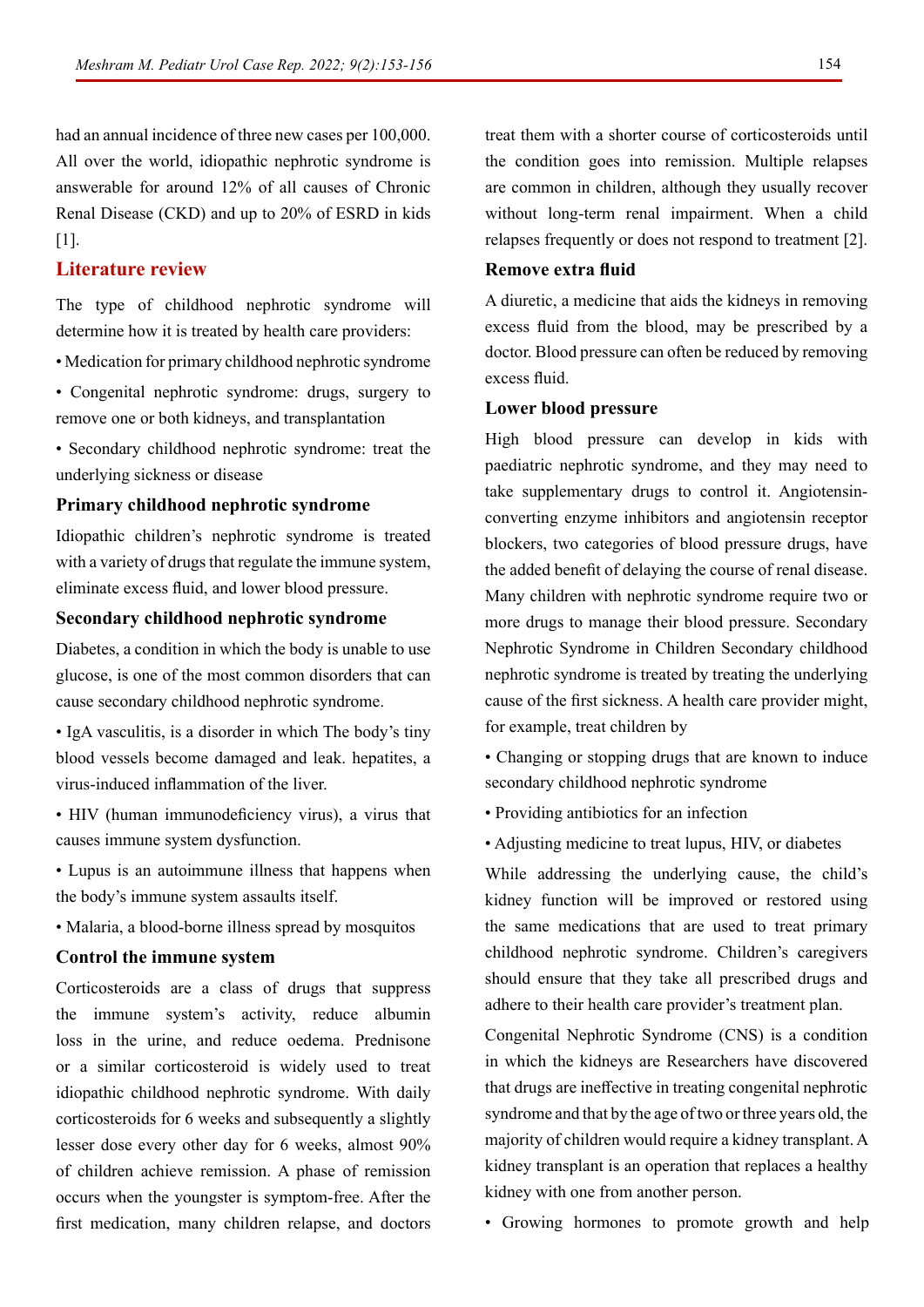155

bones mature.

• Amputation of one or both kidneys to reduce the loss of albumin in the urine

• Dialysis to artificially filter wastes from the blood if the kidneys fail

Infection is one of the possible consequences of childhood nephrotic syndrome. Because the body loses proteins that typically fight, against infection when the kidney is destroyed, a youngster is more likely to get an infection to treat infections, and doctors will advise treatments. To avoid infection, children with childhood nephrotic syndrome should have the pneumococcal vaccine and annual influenza vaccine. Children should also receive age-appropriate vaccinations, while certain live vaccines may be delayed while a child is taking certain drugs, as determined by a health care practitioner [3].

Clots in the blood Thrombosis can obstruct the flow of blood and oxygen via any major artery in the body. Clots are more likely to occur when a child loses proteins through the urine. The health-care provider will look after you

#### **Prevention**

When the reason is idiopathic or congenital, researchers have yet to discover a technique to prevent childhood nephrotic syndrome. Eating, Nutrition, and Diet Children with nephrotic syndrome may need to make dietary changes such as

- Minimising the amount of sodium they consume each day (typically from salt); and
- Reducing the number of liquids they consume each day.

• Consuming a low-saturated-fat, low-cholesterol diet to support minor cholesterol levels before making any modifications to a child's diet, parents or caregivers should consult with the child's health care practitioner [4].

#### **Nephrotic syndrome in ayurveda**

The Ayurvedic classical text texts do not address nephrotic syndrome by term. Albuminuria with hyperlipidemia and oedema may be classified as prameha (a disease of urinary system with altered composition, frequency and quantity of urine). Urine with albuminuria is concentrated, viscid, or dense. These characteristics are linked to sandrameha, a prameha subtype. The kapha vata dominant tridosha, as well as rasa, mutra, udaka, and ojas, are vitiated in this ailment, according to Ayurveda. Ayurveda's essential concepts of causation and therapy can be applied to any ailment, even if it isn't addressed in an ancient literature. Nephrotic syndrome is defined as an increase in kapha dosha, as well as vitiation of rasadhatu, ojas, Mutra, and udaka, involving mutravaha and udakavaha srotas. Ayurveda is a medical system that employs a variety of treatment methods. The synergistic effects of combining diverse therapy aspects are beneficial to the outcome. Nephrotic syndrome is caused by the blocking of minute bodily channels called strotas in the kidney, according to Ayurveda. Mutravaha strotas are bodily channels that convey urine and are responsible for the passage of liquid into and out of the kidney. If the incoming strotas are blocked, the kidneys are deprived of fluids, resulting in shrinkage, and if the outgoing strotas are obstructed, swelling occurs [5,6].

## *Conclusion*

Ayurvedic treatment for Nephrotic syndrome has specific herbs which directly affect the kidney cell to improve their function stop the Auto-immune and antiinflammatory pathology and regenerate the new normal cell.

Punarnava has Specific action on the heart increases the output of blood from the heart. It also increases the circulation of blood to the kidney thus reviving the kidney from many diseases like renal failure, nephrotic syndrome and GFR and others. Gokshuru is the best genito urinary tonic and giving strength to the kidney, urinary bladder, ureter and penis by increases the blood circulation.

Raktchandan is a diuretic and anti-infective also acts as urine alkalizer. Palaash act as urine alkalizer. Gokshuradi guggul is the combination of various herbs for diseased kidneys and they improve the renal function at all levels.